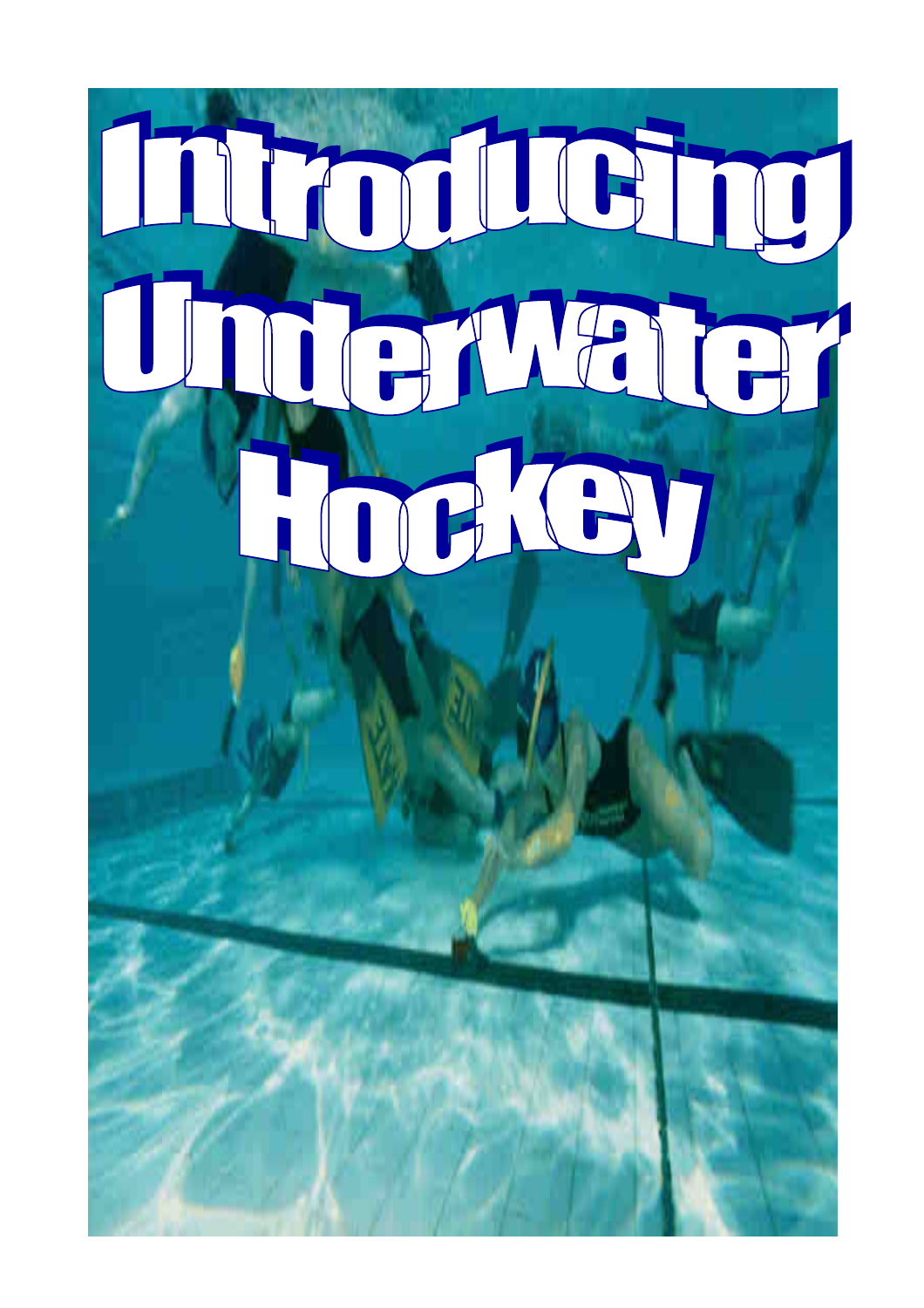# **CONTENTS**

This booklet has been written to provide an information resource for new comers to underwater hockey. Although I have collated the information from various formal and informal sources, it is not an AUF official training manual and the skills and opinions expressed in this booklet are those of the author alone. All feedback is nevertheless welcome so that I can further improve the contents for the purpose of providing new players with a good starting point.

Last Updated 10 January 2005

Lena Plambeck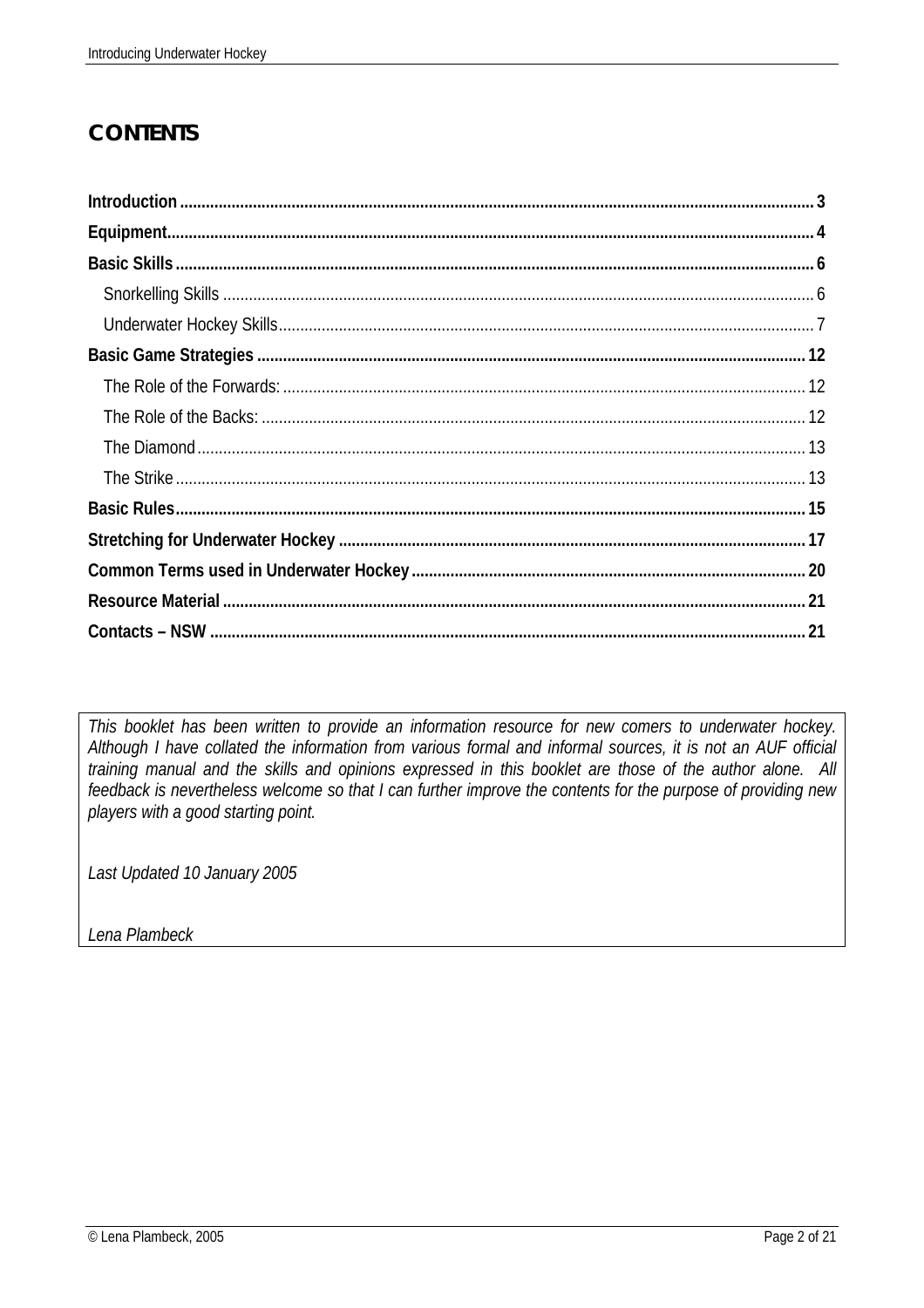## **Introduction**

The British Navy invented underwater hockey in the 1950's to keep their divers fit and to improve their ability to move and work efficiently under water. The game came to Australia shortly after and has evolved into a fast dynamic sport played in more than 20 countries.

The rules of Underwater Hockey are fairly simple. Basically it is a non-contact sport; a player cannot interfere with another player with their free hand. There is no off-side rule however shepherding and obstruction is not allowed.

Underwater Hockey is a great sport for all ages, shapes and sizes. It is a sport that does not cause the injuries from running, stopping suddenly or being run into! Lets face it, you can't fall down. It is a sport that continues to grow and which keeps it players interested. Each game is different; each player must overcome their opponent, moving in water, controlling the puck and the innate need to breathe. Teamwork and anticipation is essential and a lot of communication goes on before and after the games.

The game is 3D, how you play is only limited by your imagination.

- All you need to play this game is a mask, snorkel, flippers, protective glove, a small stick and a puck.
- The stick is used to push or flick the puck along the bottom of the pool. At each end of the pool is a goal. The object of the game is to flick the puck into the opposition team's goal. Sounds easy, doesn't it?
- The pool is 1.5 2.5 metres deep, and the court area itself is 20-25 by 10-15 metres, so there's lots of room to swim about in.
- There are twelve players in the pool at any one time (six players per team) with four subs each waiting at the side.
- A game is 2x15 minutes long with 3 minutes at half time for a breather.

The game is governed in Australia by The Underwater Federation (the AUF) and the Australian Underwater Hockey Commission.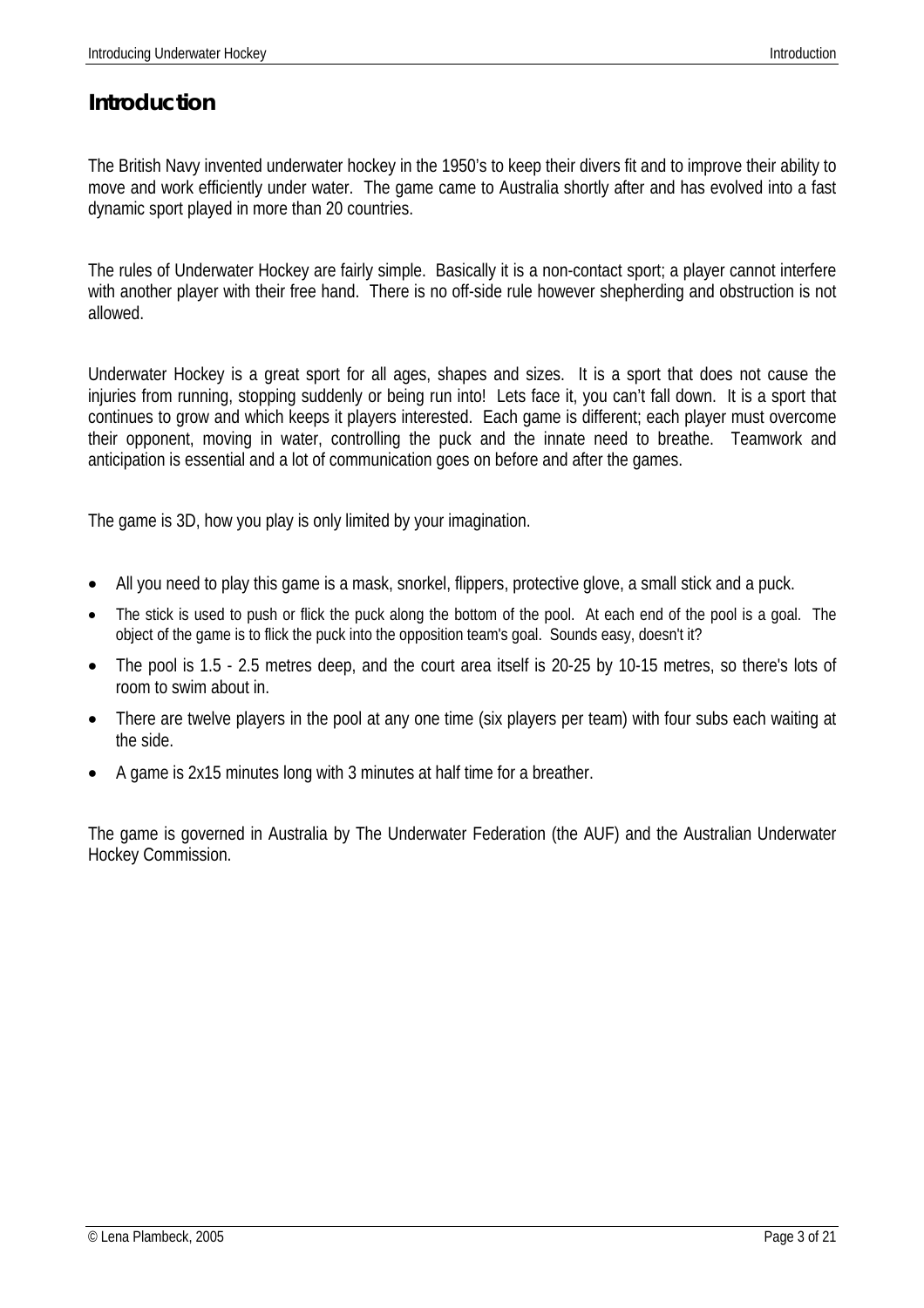# **Equipment**

Below is a description of the equipment used in underwater hockey. You might prefer to borrow equipment for your first games, but the sooner you get your own equipment that better suits you, the sooner you will be able to enjoy the game.

Ask your Club where you can buy equipment. True Blue Underwater Hockey Equipment in Perth are the best suppliers of gloves and bats, but also other gear. They can be reached via their web page:

## http:// www.true-blue.com.au

## *Mask*

A mask allows you to see underwater and protects your face. Ordinary swimming goggles are not used because they provide only limited visibility and could result in eye damage if hit during a game. In addition they are not good to use under pressure and are not so easy to empty out as masks. A mask should have a good seal, be comfortable, have a wide field of vision, be low volume, non-bulky and have separate tempered glass lenses.

## **If you need glasses...**

If you have bad eyesight it is possible to purchase corrective lenses. These are available for certain types of mask in most dive shops or lenses can be fitted by your optician, at a slightly higher, but not always too much, cost. Interestingly, even if you buy a top quality mask and have lenses fitted it usually costs less than a new pair of glasses. Contact lenses can be worn under a mask but there is always the risk of getting them washed out. Some people have problems with contact lenses when they get wet, they tend to get stuck under the eyelid and wander out of place. Not everyone has this problem however.

## *Snorkel*

A snorkel allows you to breathe, while at the surface, without lifting your head up, so you do not have to take your eyes off the game. In addition it acts as a mouthguard, protecting your mouth. The snorkel must be flexible and not made of hard or thin scratchy plastic.

## *Mouthguard*

It is now a requirement in NSW that all players use mouthguards to prevent damage to teeth. It is not often that a player has damaged their teeth, but it has happened when a puck has accidentally ricocheted.

You can either use a mouldable mouthguard that is worn inside your mouth or fit a plastic guard to your snorkel on the outside.

### *Glove*

Protects your fingers from being cut by the tiles in addition to protecting your fingers from impacts with the puck and other players' sticks. You cannot play properly without any finger protection. New players always seem to think that they can play fine without a glove. Without a glove on, you cannot properly flick the puck, swim with the puck or perform any skills without losing chunks of flesh off your hand or breaking little bones.







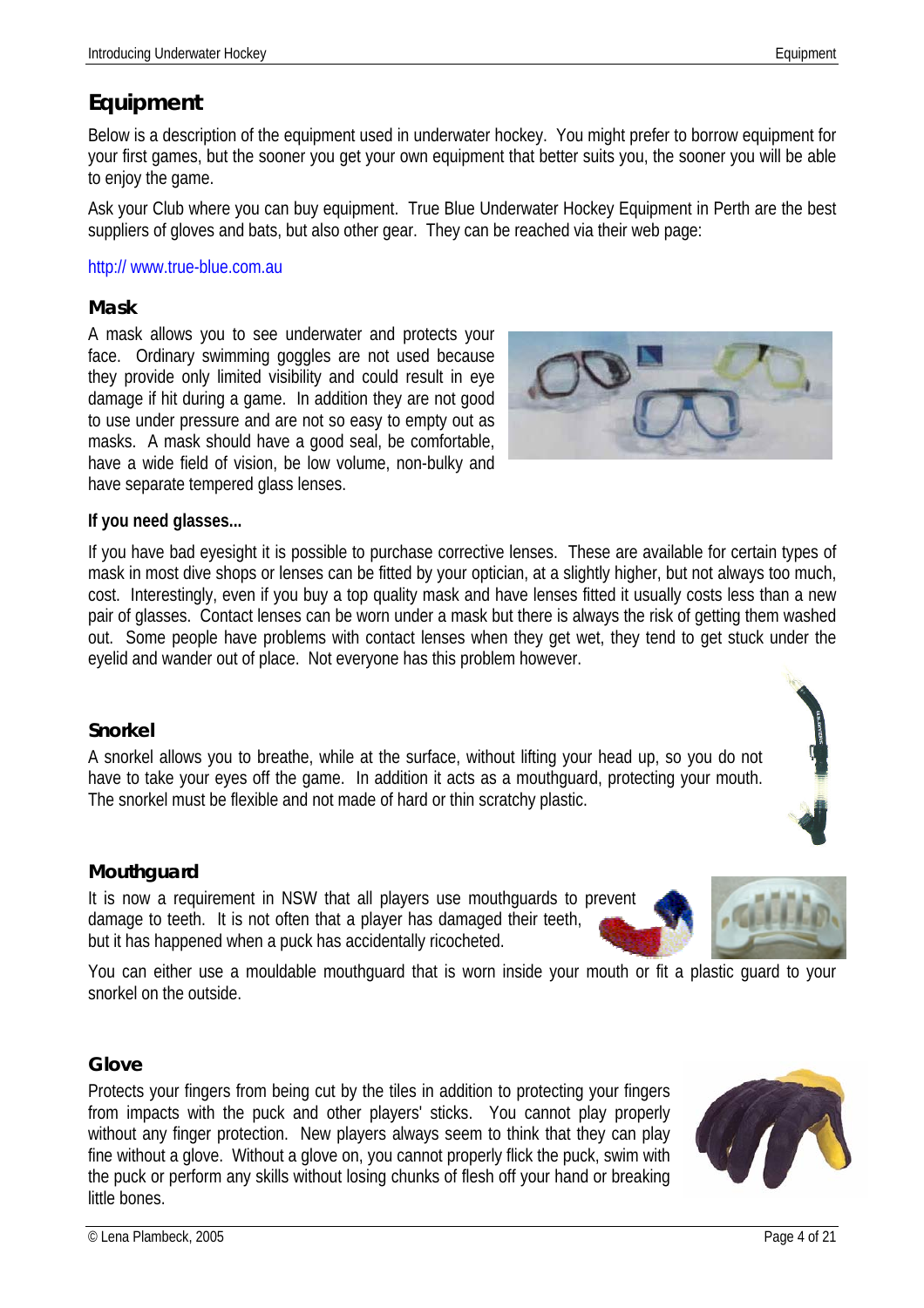Initially new players may have to borrow a glove from someone. Gloves can be obtained, either ready made to a "standard" mould or "tailor made" by purchasing a "glove making kit" from True Blue Underwater Hockey Equipment.

### *Fins*

Fins are to provide you with the speed and power to push the puck around the pool. If you have your own fins, use them to start with but it is worth investing in a pair of hockey-type fins as soon as possible. These are different to scuba fins and spearfishing fins in that they do not have any buckles or stiff blades, which could be dangerous.

### *Fin Keepers*

These are essential when wearing fins, especially with long, stiff blades as the leverage during swimming can cause your heels to pop out. Fin keepers hold the heels in and make it almost impossible for someone to pull your fins off.

#### *Cap*

The caps are the same as used in water-polo. At tournaments all players must wear caps of the colour corresponding to their team stick colour (dark or light, i.e. blue or white cap) with an identifying number on. While not a quaranteed protection against burst eardrums, ear guards do help prevent them, as well as protecting your ears from getting ripped up.

### *Bat*

The bat (or stick) is the most important piece of equipment. It is about 25 cm long and approx 2 cm thick. There are rules that dictate the size and shape of the bat. If you buy your bat from True Blue Underwater Hockey Equipment, you will be able to chose from a few different shapes. Talk to your club mates and trial a few of theirs' first before you chose.

#### *Puck*

Shown is a lead puck used in all games. It is made of lead with a plastic coating to prevent the pool from getting lead marks. It weighs about 1.3 - 1.5 kg and is 80 cm in diameter. It is also 32 cm high.

There are different levels of hardness in pucks (to suit the different types of pool surfaces). Soft pucks are used in pools with "delicate tiles", medium pucks are standard and hard pucks are used on more abrasive surfaces like small, uneven tiles or concrete.







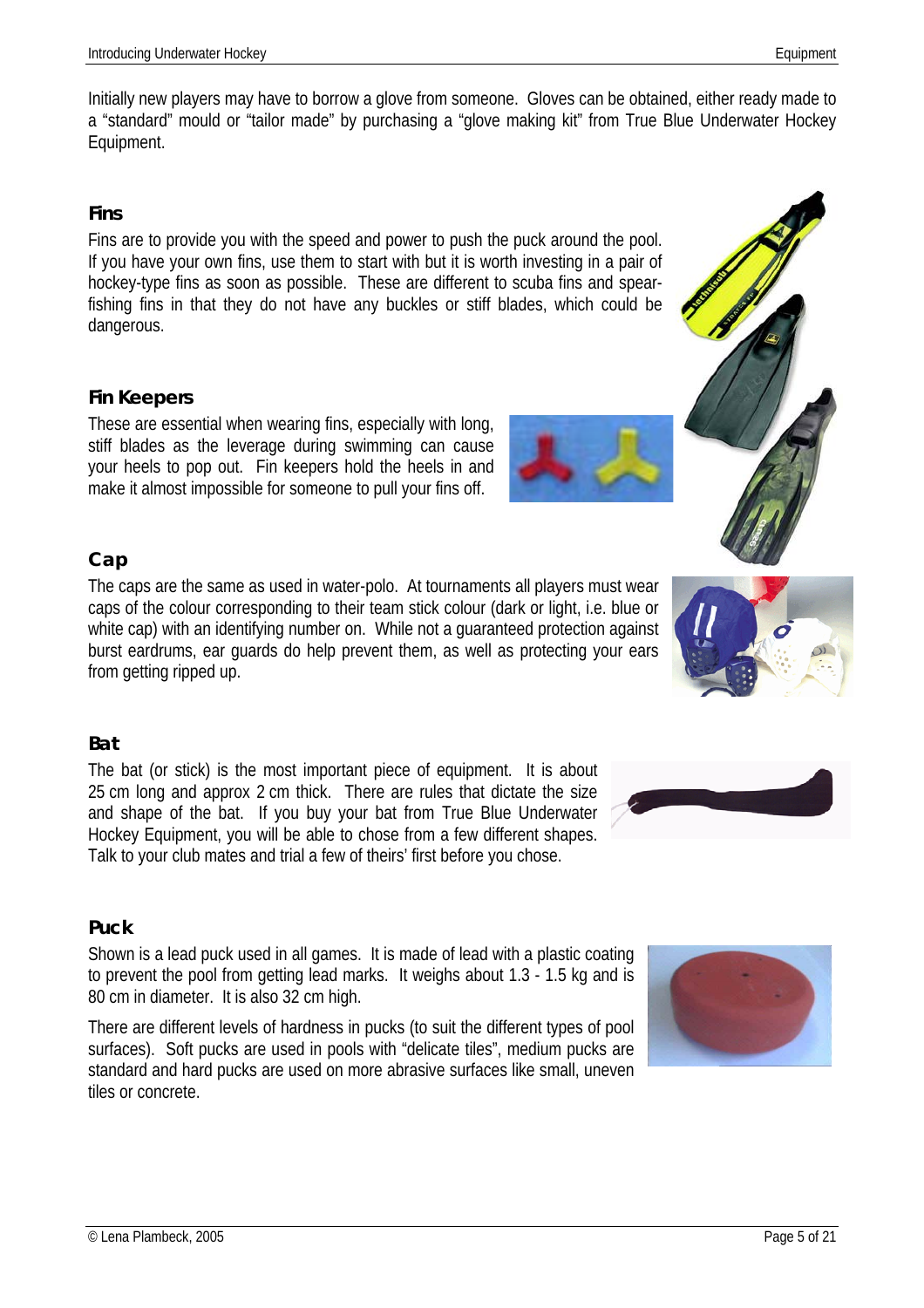## **Basic Skills**

### *Snorkelling Skills*

Almost every beginner knows how to swim. Some have had snorkelling experience or diving experience, but underwater hockey has a unique set of water skills which are vital to the game and which need to be taught. In brief summary these are:

### *Clearing a Snorkel*

A player must be able to clear their snorkel without taking the mouthpiece out of their mouths. The correct way is to blast the water from the snorkel by making "Thu" sound. If there is still some water in the bend of the snorkel, repeat the clearing technique. It is easier to clear the snorkel if it is tilted slightly, and the more experienced players even start clearing whilst still underwater so that by the time the snorkel is above the water, there is very little left to clear.

### *Duck-Diving*

This is the term used to get to the bottom, in a head first motion (like a duck!). The classic duck-dive consists of a jack-knife movement of the top half of the body and the legs are lifted up into the air with the feet pointed and the body goes down at 90° to the surface. The feet do not kick until under the surface; it is the momentum of the upper body that gives propulsion at the start of the duck-dive.

### *Frog-Diving*

Frog-diving or "drop down" is the term used to get down to the bottom with the fins first. The benefit of dropping down instead of duck-diving is that you can see everything better as your head is up the whole time. Also, you naturally end up into a strong position with your legs lower than your head. When you duck-dive it will take longer for you to get your legs to the bottom and your head up. The technique of the frog-dive is hard to explain in words, but generally speaking, the frog-dive requires that you use your fins (by arching your back and pushing the fin upward) and your left hand to "pull" your self downward.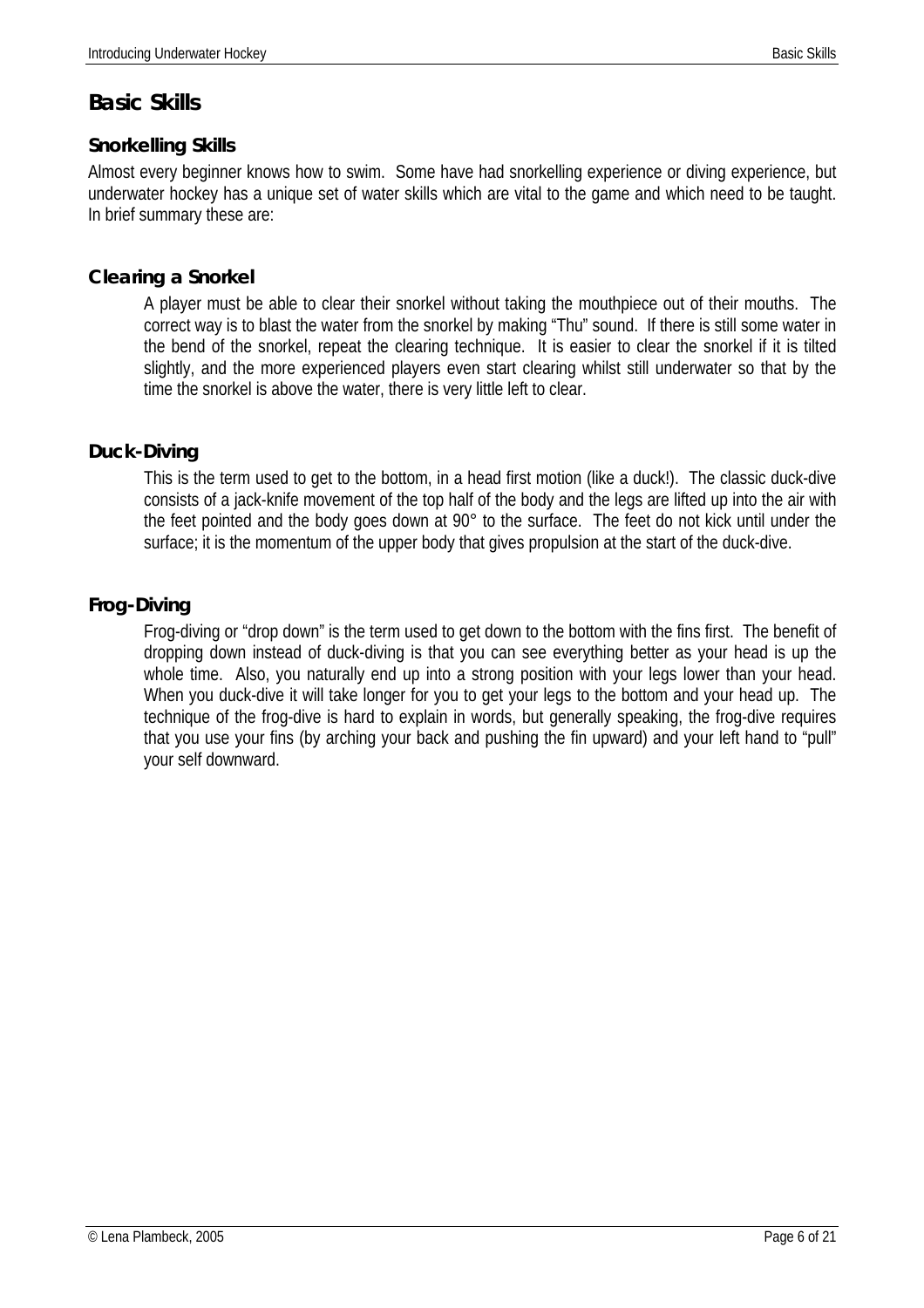#### *Underwater Hockey Skills*

Practice … Practice …and more Practice

There are many skills to learn and you can never spend too much time practicing skills. Here are some fundamentals, but don't hesitate to ask experienced players to show you some other skills and/or drills.

#### *Pushing the Puck*

The first skill that needs to be taught is pushing the puck, which is the basis for puck control.

- Start with the body flat on the bottom. The playing arm should be slightly bent.
- The puck should rest on the bat against the fore-finger.
- Swim forward pushing the puck along the bottom.
- Puck should remain in contact with the pusher at all times.
- Once the basic skill is acquired, a range of drills can be used to further develop puck control.
	- $\triangleright$  Weaving or dribbling between markers.



 $\triangleright$  "Stick Bat in a Vee formation" – Do the Sticky Bat, but this time in a vee formation.





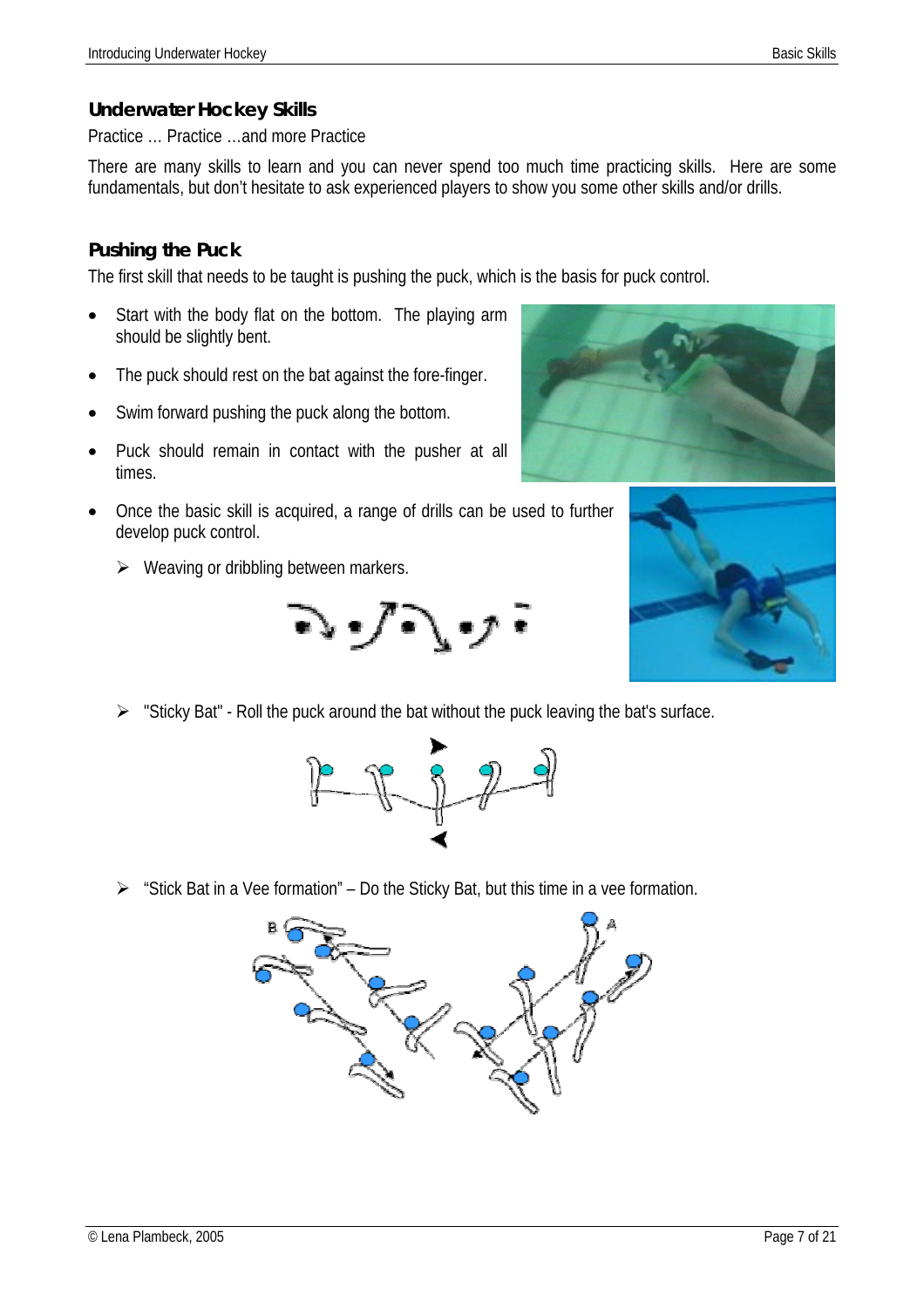## *Curling*

The curl is an effective form of defence, either to change direction or to simply guard the puck until you can pass it to a team mate.

- Start with holding the puck on the inside of the bat and move the puck in an arch clockwise (for right-handers). The bat & puck should be kept close to the body, ie arm bent.
- The fins are kicked in a cycling motion and the body turns 90° or a quarter circle. The body should be kept as close to the bottom as possible to prevent the opposition from being able to reach under you.
- The puck should not lose contact with the bat.
- When you have completed your turn, move the bat to the other side of the puck and pass the puck to your team mate.

### **The following drills for curling should be used:**

- $\triangleright$  Simply turn 360° with the puck to the RIGHT and 360° with the puck to the LEFT.
- $\triangleright$  Stop in the middle of the movement and go back the other way.
- $\triangleright$  (Two Players) Swim forward with the puck, do a half curl and pass back to your partner, who then swims forward with the puck. You surface (get some air), drop down and receive the puck off the other player who has curled and passed it back to you.
- ¾ (Two Players) Mirror curls (copy another person's movements). If they curl to the right, you curl to the left and, if done well, you should end up facing the other person again.





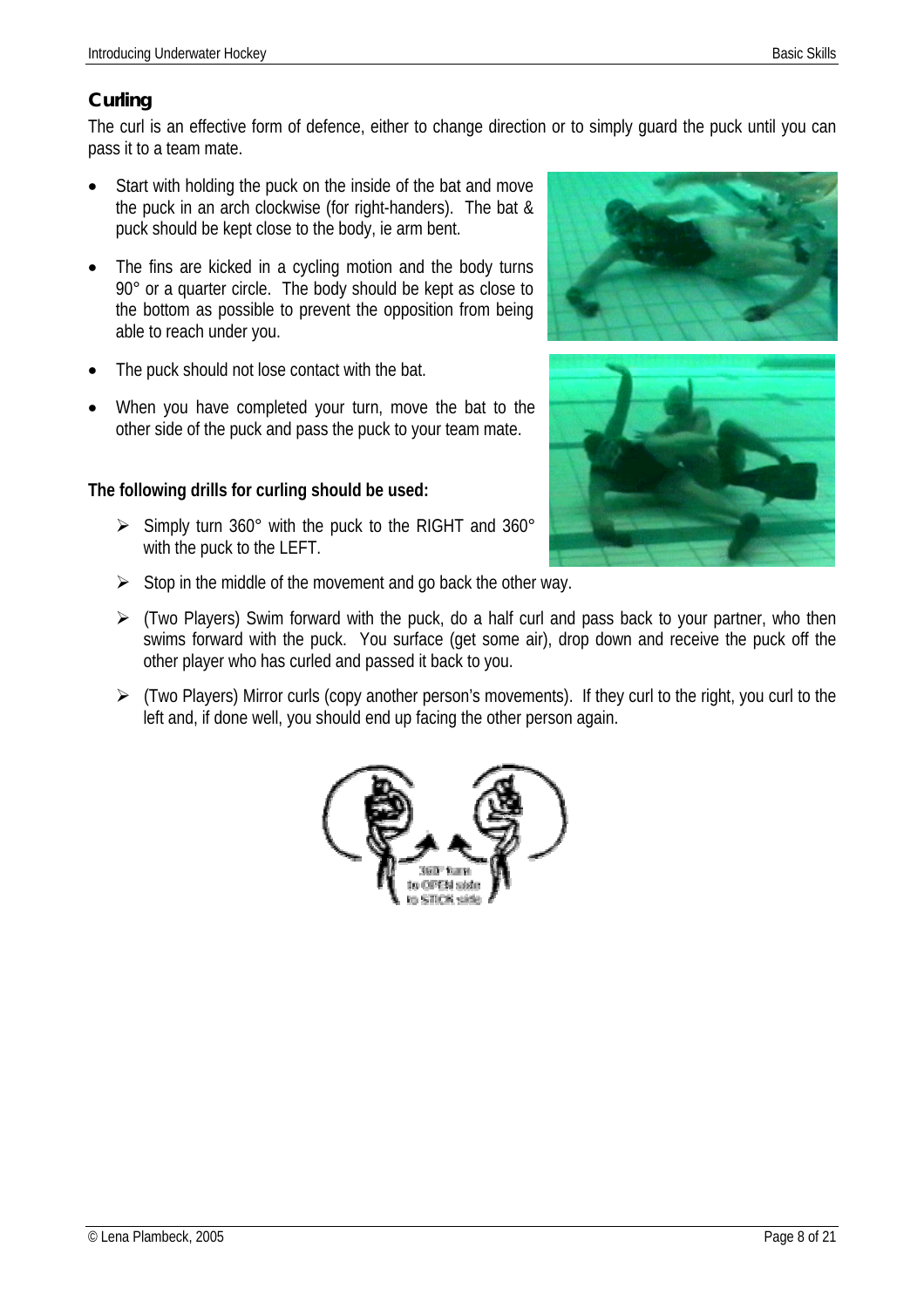## **The following drills are useful for practicing the flick.**

- $\triangleright$  Swim and flick with one, two or three pucks. When using two or more pucks aim to lift the puck over the other/s.
- $\triangleright$  Sitting opposite another player and practice flicking to each other.
- $\triangleright$  Swim with another player on either side of a black line and pass to each other aim to flick "over" the black line.
- $\triangleright$  Start with the puck on a black line and flick perpendicular to it. Measure the distance by counting the number of tiles - try and beat your personal best. Experiment with the position of the puck relative to your body.

#### *The Flick*

The flick is used when passing to a team mate, when scoring a goal and when clearing in a "flick and run".

The action is mainly a wrist action and, if done correctly, the puck will lift of the bottom and spin in a vertical position. With practice you will be able to flick anywhere between 2-3.5 m and be able to lift the puck up to 0.5 m off the bottom!

#### **Preparation:**

- Your body should be steady and balanced and your arm should be slightly bent.
- Position the puck on the bat close to the finger.
- The puck should be in line with your shoulder.
- Look for your target.

#### **Action:**

- Bend the bat slightly backward to make the puck roll along the flicking edge of the bat.
- Flick the puck using a wrist action whilst at the same time straightening your arm.
- Your body should recoil after the flicking action.

#### **Follow Through:**

- If the action has been correct the puck should lift off the bottom and take a vertical position.
- You should follow through the flick with your bat such that you are pointing in the direction of the puck with your thumb in the upper position.



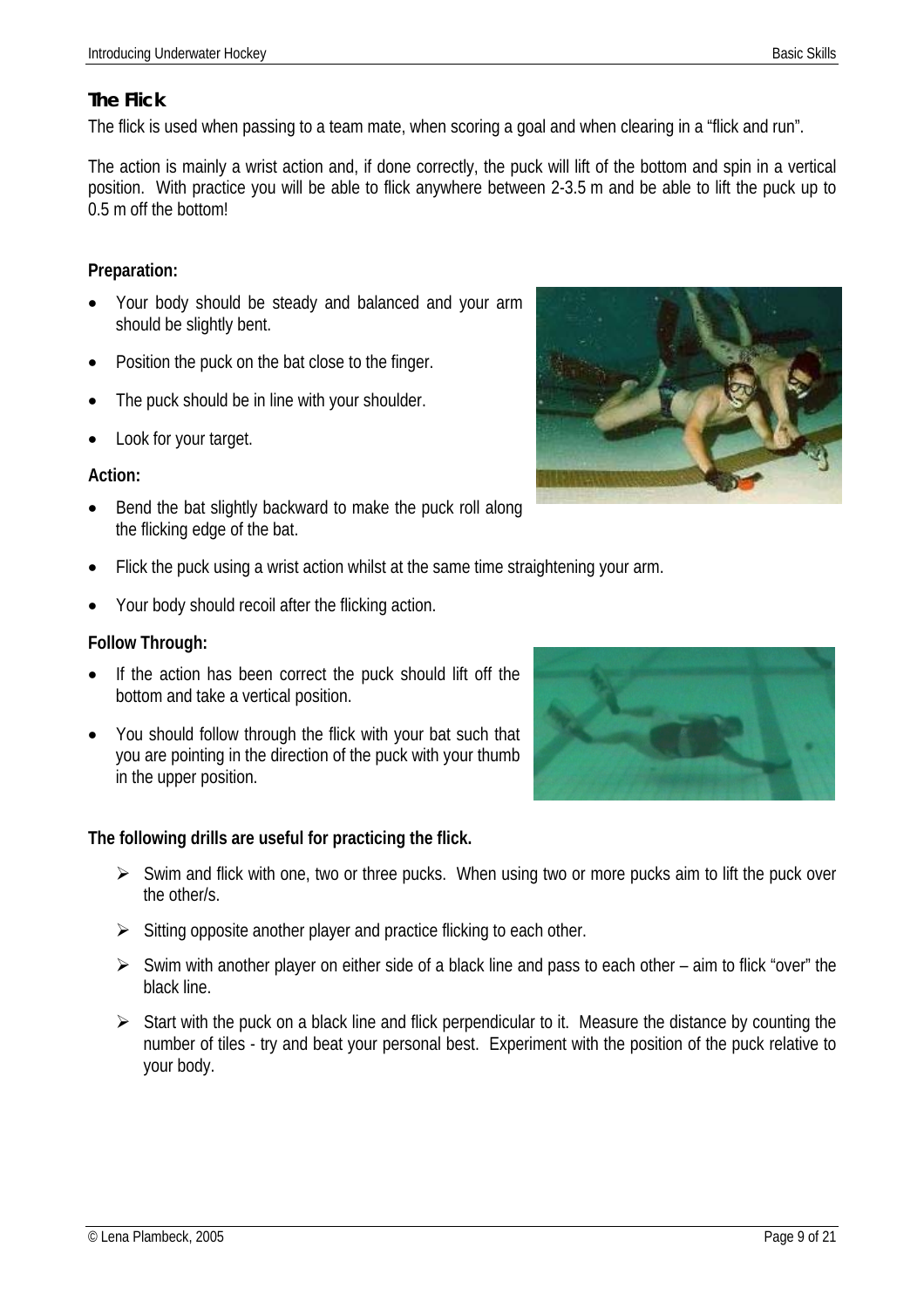#### *The Swerve*

The swerve is a feinting tactic where you try and get the opposition player to commit in going one direction when you go the other. You would use the swerve in a one-on-one situation, for example on the strike.

For the swerve to work, it does require that you be close to the opposition player – close enough for him/her to also touch the puck. If you are too far away, the opposition player will clearly see what you are doing and have enough time to change direction.

#### **Preparation:**

- Angle the bat slightly to the right (with the puck against your fore-finger), as if you were heading in that direction.
- Look in that same direction.

#### **Action:**

- Move the bat in that direction for a short distance, then quickly change the angle of the bat and move the bat to the right in a curved action as per the diagram.
- Whilst moving the bat to the right, do a strong kick with your fins so that you accelerate around your opposition.

#### **Follow Through:**

• As your arm becomes fully extended during the swerve action, it is important to "catch-up" quickly to the puck so that your arm is slightly bent again.

#### **The following drills can be used to practice the swerve:**

- $\triangleright$  Visualise an opponent and do the swerve. It is important to complete the action where you arm is bent again after the swerve.
- $\triangleright$  Swim the puck towards a marker (another puck or other object), and do the swerve around this object.
- $\triangleright$  (Two players) Swim up towards the other player and do the swerve. Take turns.



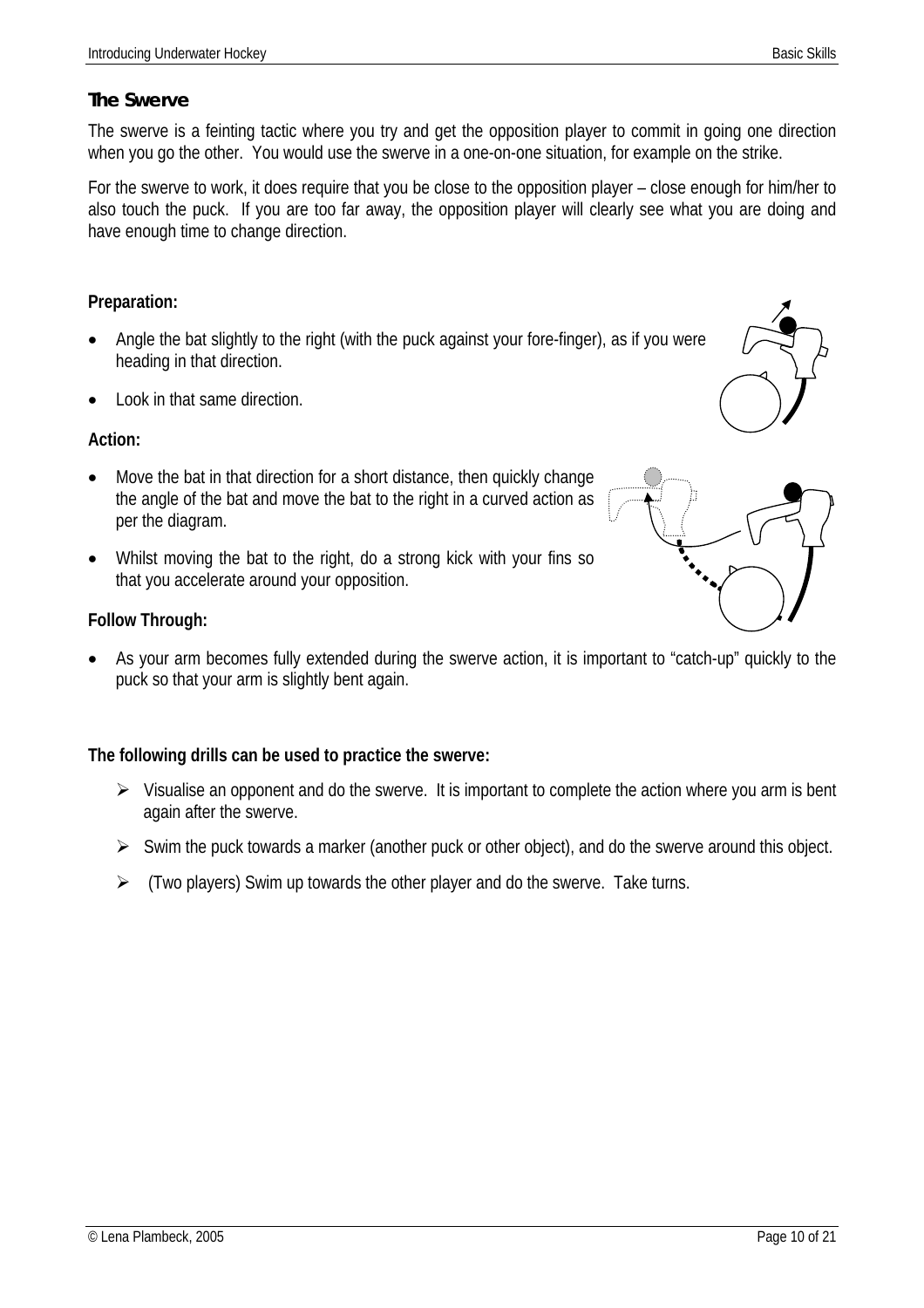### *Change Direction*

Changing direction is essential during a game when you have come up against a opposition player. Changing direction can be done by curling, as previously described, but also by pulling the puck back to you and then pushing out in a different direction. Once mastered, this can be done without looking at the puck.

#### **Preparation:**

- Swim and push the puck in one direction.
- The puck should be resting against your fore-finger.

#### **Action:**

- Move your bat to the other side of the puck and pull the puck back under your chest.
- Stop your kick and lift your head and chest up and move the bat back to behind the puck.
- "Pivot" your body towards the new direction that you want to swim.
- Push out with the bat and swim in the new direction.

#### **Follow Through:**

- Kick and accelerate in the new direction.
- Make sure your arm is slightly bent.

#### **The following drills can be used to practice the Change of Direction:**

- $\triangleright$  Swim diagonally from black line to black line and change direction at the black line.
- $\triangleright$  Use a marker (or practice against a partner) and do the change of direction.



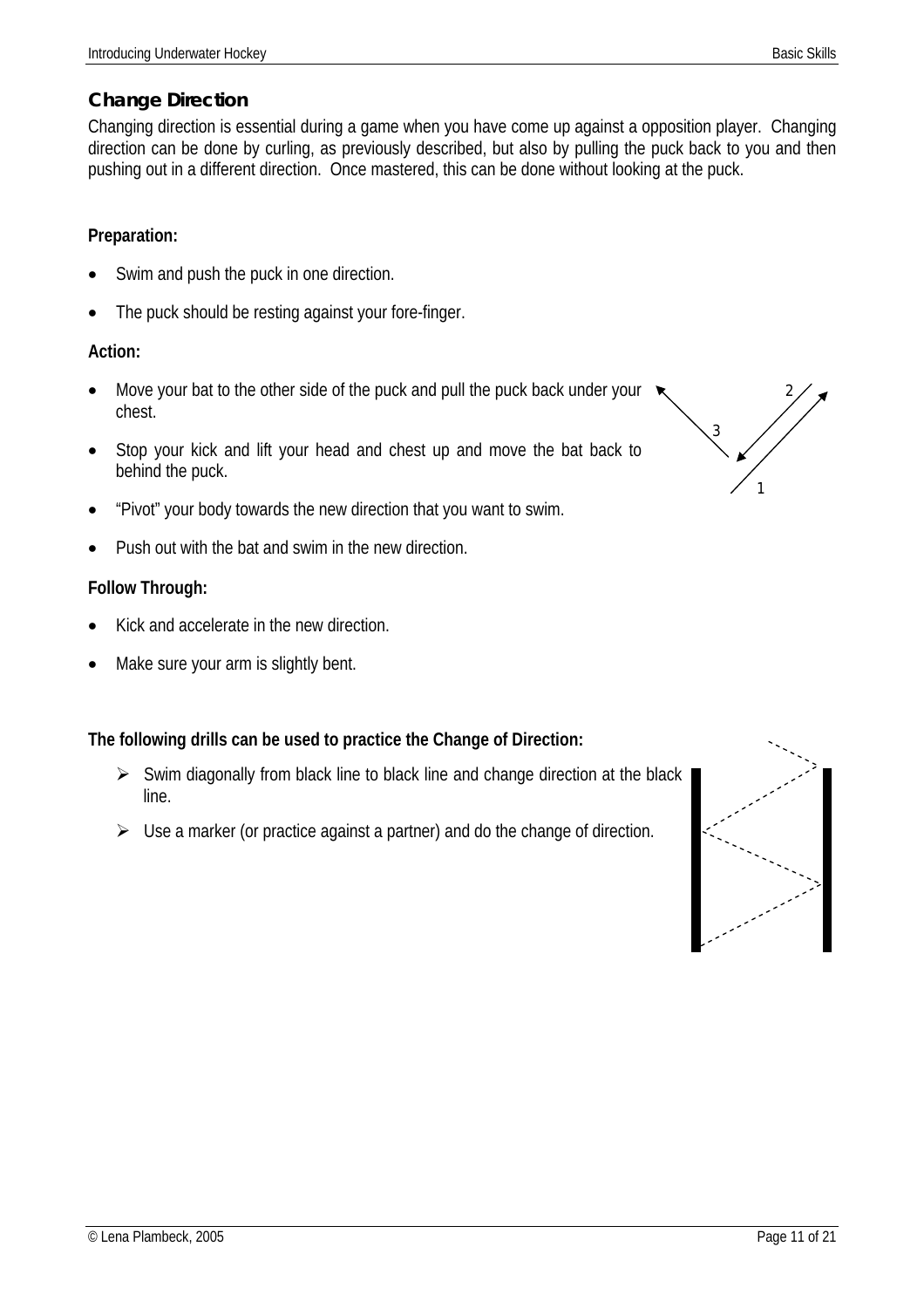# **Basic Game Strategies**

Team tactics and positional play are important in underwater hockey as it is very hard to communicate to each other and thus you need to know where to expect to find your team mate. Also, since underwater hockey requires that you hold your breath, you cannot all be under water at the same time, as that will mean that you will all surface at the same time!

There are six players in the water at any time. Australia plays a 3-2-1 formation with three forwards (a Left Wing, a Striker and a Right Wing), two Half Backs (Left and Right) and one Full Back.

## *The Role of the Forwards*

- To go forward!
- To pass to team mates to keep possession
- To score goals
- The Striker is the player that takes the puck on strike (start of play)

They generally stay in front of the Backs the whole time. When the opposition have the puck, they will try to steal the puck off the opposition.

**Note: The most important role for the Forwards is to make as much ground as possible and to keep possession.** 

## *The Role of the Backs*

- To defend
- To set up play
- To pass forward to the Forwards
- To score goals
- To take the "free pucks"

The Backs' role is also to support the Forwards by backing them up and being an option for a backward pass if they cannot advance any further. The Back would then pass forward to another Forward (or score a goal).

The Full Back supports the Half Backs and they enter into what's called a two-way rotation – first the Half Back goes in, then the Full Back, then the Half Back comes back and supports the Full Back.

**Note: The most important role for the Backs is to support the Forwards in attack and to rotate with the other Backs in both attack and defence.** 

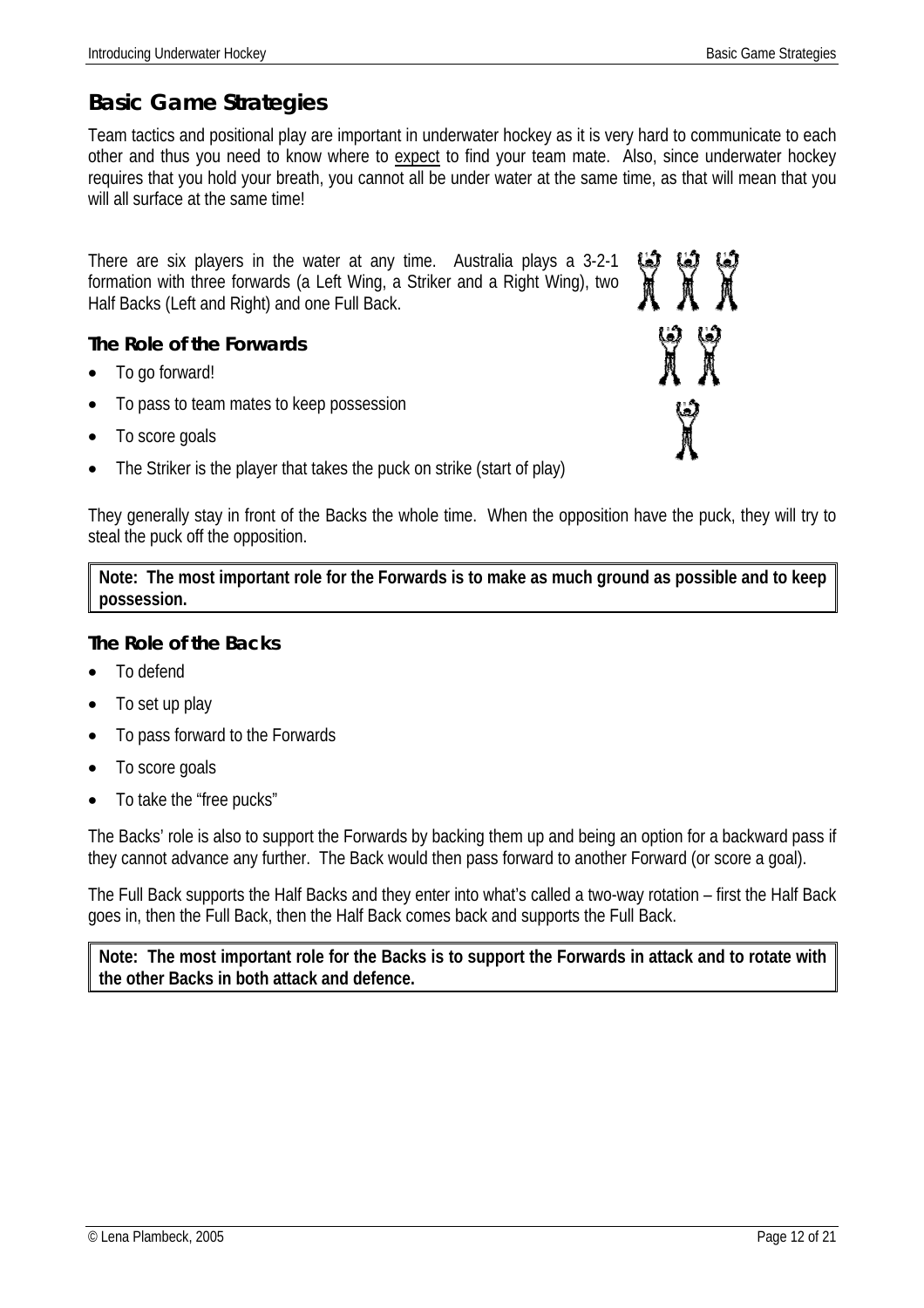### *The Diamond*

A general strategy is to take the puck wide out of defence and to bring the puck back into the centre in attack. See the diagram – stay in the white areas!

It is important to avoid the corners in attack as it is very difficult to score from the corner and the opposition will aim to push the puck out that way. If you do end up in the corner, it is sometimes smarter to pass back to a Back, who then will take the puck into the middle of the goal.



### *The Strike*

At the start of play both teams are lined up against opposite walls to do the strike. All players must have one hand on the wall. The puck is placed in the middle of the court and on the umpire's start signal, both teams will sprint for the puck.

The line-up on the wall is typically as pictured below with the Striker in line with the puck, the Half Backs on either side of him/her and the Wings outside of them with the Full Back either to the furthest right or left. By



starting this way, all players will be able to get into their correct positions without having to swim over or under each other.



There are many options on what to do on the strike (if you get there first!):

- $\triangleright$  The Striker will pass to either Winger.
- $\triangleright$  The Striker will swerve around the opposite Striker and then pass to the Winger.
- $\triangleright$  The Striker will curl and pass back to either Half Back, who then swims wide and passes to the Winger.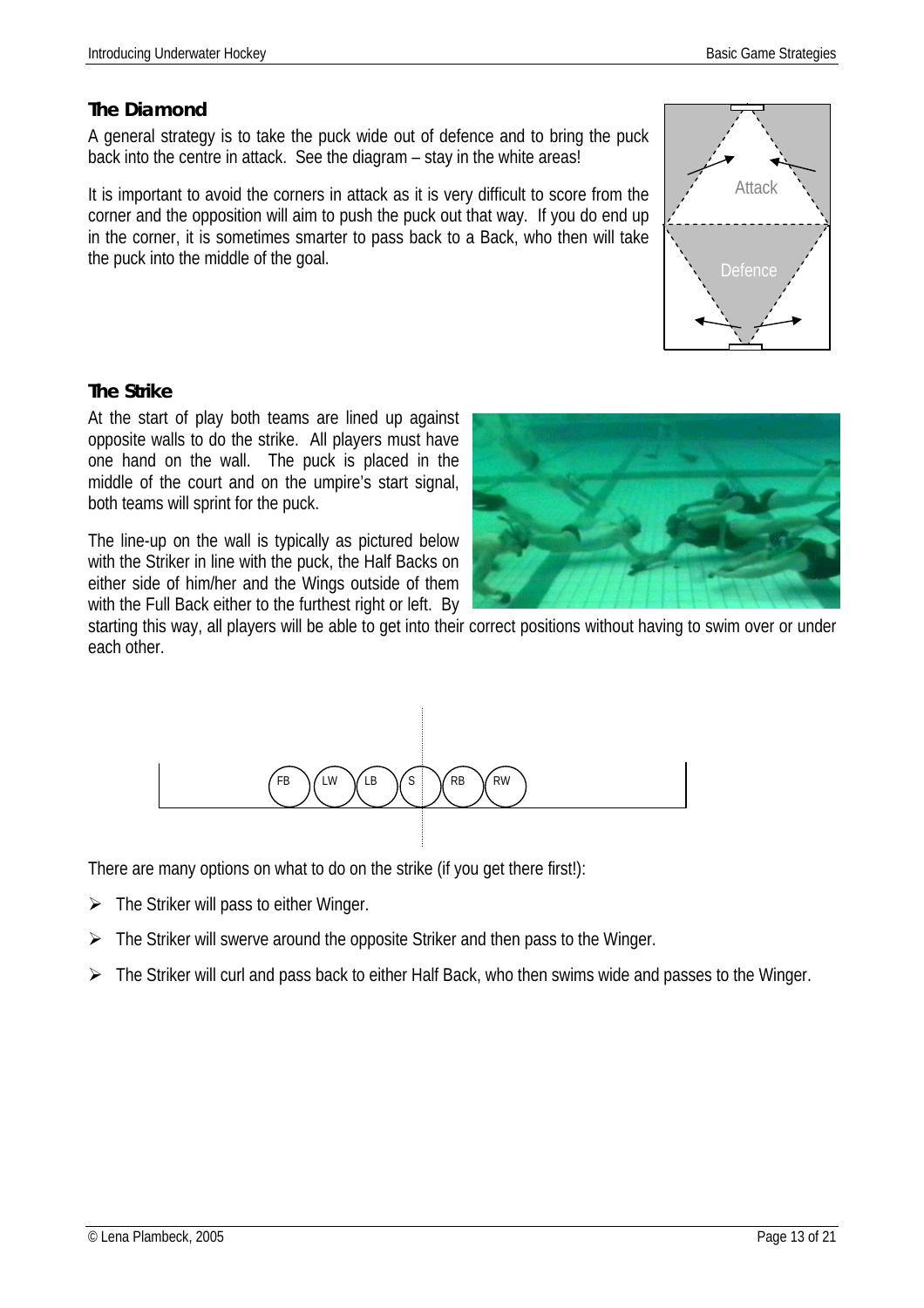

**Option 1 on Strike:** Striker swims a short distance and then passes to Right Wing.



**Option 2 on Strike:** Striker swerves around opposition and passes to Left Wing.



**Option 3 on Strike:** Striker curls and passes to the Left Half who then passes to Left Wing.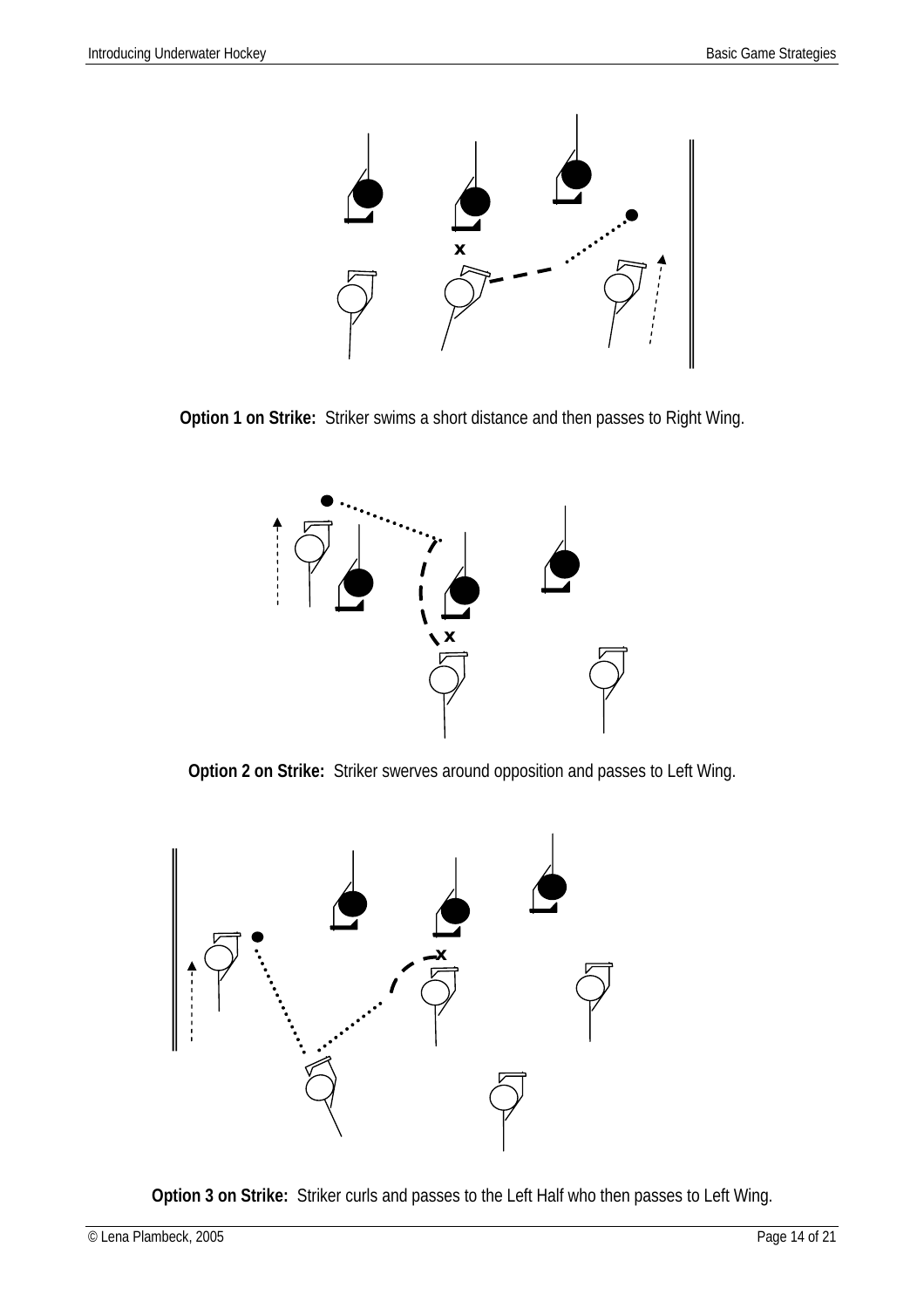## **Basic Rules**

The game is governed by the Australian Underwater Federation (the AUF) which in turn subscribes to the international body called CMAS. CMAS is the body that defines the rules of the game. A rules book can be obtained via the AUF website:

http://www.underwater-hockey.com/ Look for links to the CMAS UWH Rules.

Below are some basic rules that you need to be aware of when you play your club games.

#### *The Playing Area*



Your club may not play in a "full size" court due to the limitations of your club pool, but the free-puck line is always 5 m from the ends and 2 m from the sides.

| <b>Start of Play</b> | Both teams must have one hand on the wall until the signal is given, either from<br>a referee or from somebody calling "Both Teams Ready - Go!" |  |
|----------------------|-------------------------------------------------------------------------------------------------------------------------------------------------|--|
| Goal                 | A goal is deemed when the puck enters fully within the goal space in the goal<br>tray. It is NOT a goal when the puck goes over the goal.       |  |
|                      | When a goal has been scored, both teams return to their ends and await the<br>start signal.                                                     |  |
| Infringements        | Or fouls. Underwater hockey is a non-contact sport so it is not allowed to<br>interfere with the other players. Examples of infringements are:  |  |
|                      | Using your non-playing hand to fend off, pull or otherwise interfere with the<br>opposition player.                                             |  |
|                      | Hitting, slashing or pushing of the other player using your playing hand.<br>$\bullet$<br>Your are only allowed to touch the puck.              |  |
|                      | Hitting the puck out-of-bounds.<br>$\bullet$                                                                                                    |  |
|                      | When an infringement has been called, a free puck is awarded the other team.                                                                    |  |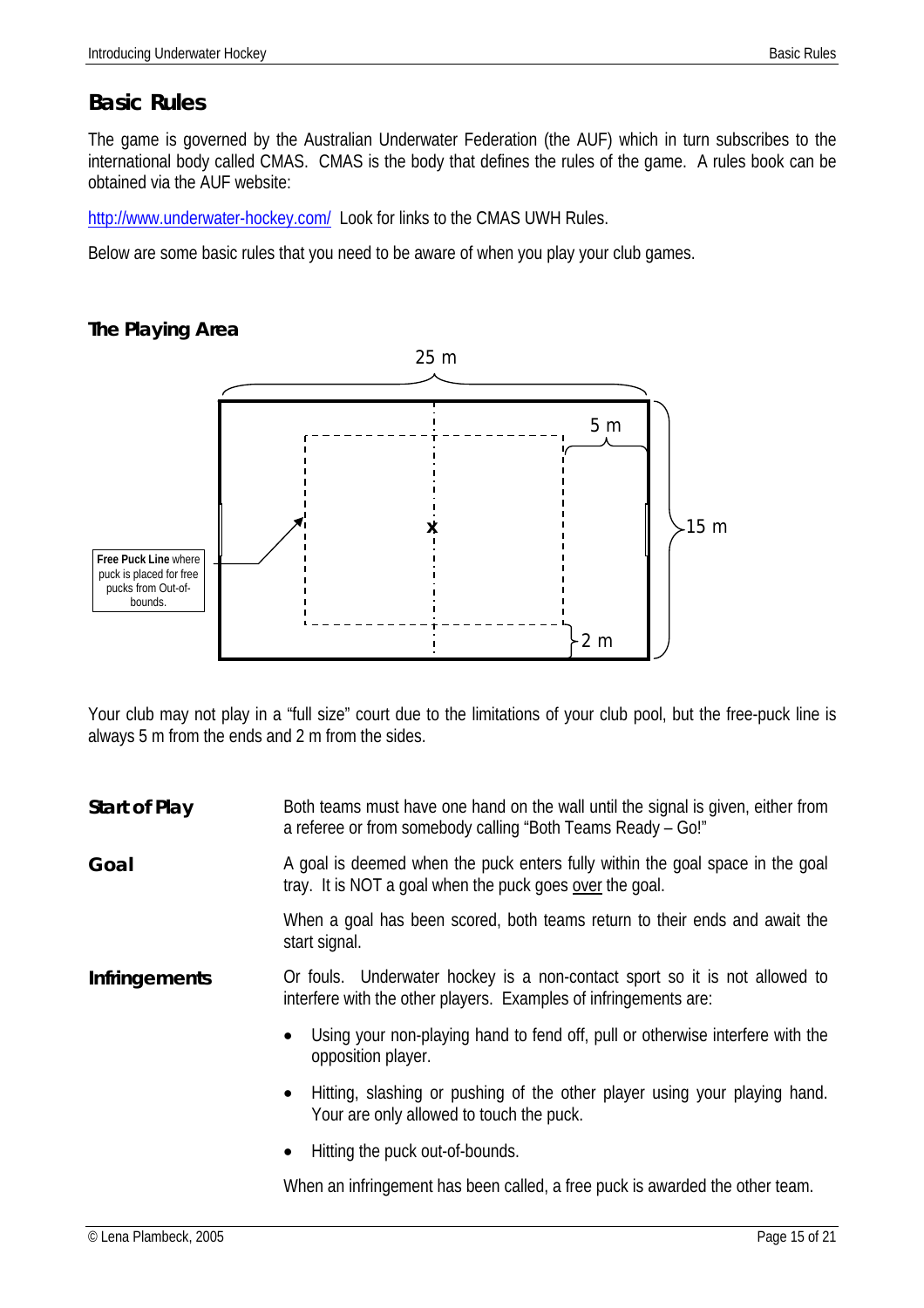**Free puck** The puck is placed where the infringement occurred, or if it was an out-ofbounds, the puck is placed on the free puck line (see diagram above) closest to the point of infringement.

> The team that caused the infringement moves back 3 m from the puck and may not move forward until the other team touches the puck.

**Out-of-Bounds** When a puck has gone out of the playing area (court). The playing area in your club game might be defined by a line, a vent line or other recognisable feature on the pool bottom. In the more formal competitions, a barrier will be used to keep the puck in the playing area.

- If the puck is put out along the side line, the puck is placed on the Free Puck Line in line with where the puck went out.
- If the puck is put out along the end line by the attacking team, the puck is placed on the Free Puck Line in line with where the puck went out.
- If the puck is put out along the end line by the defending team, the puck is placed on the Free Puck Line in the centre of the pool (ie right in front of the goal).
- **Dangerous Flick** A flick where the puck hits the head of another player. This is an infringement and a free puck is given to the other team.

**Equal Puck** Is awarded when the referee cannot decide who was responsible for the infringement. Both teams start on their side of the puck, on the surface, until the signal to start play is given.



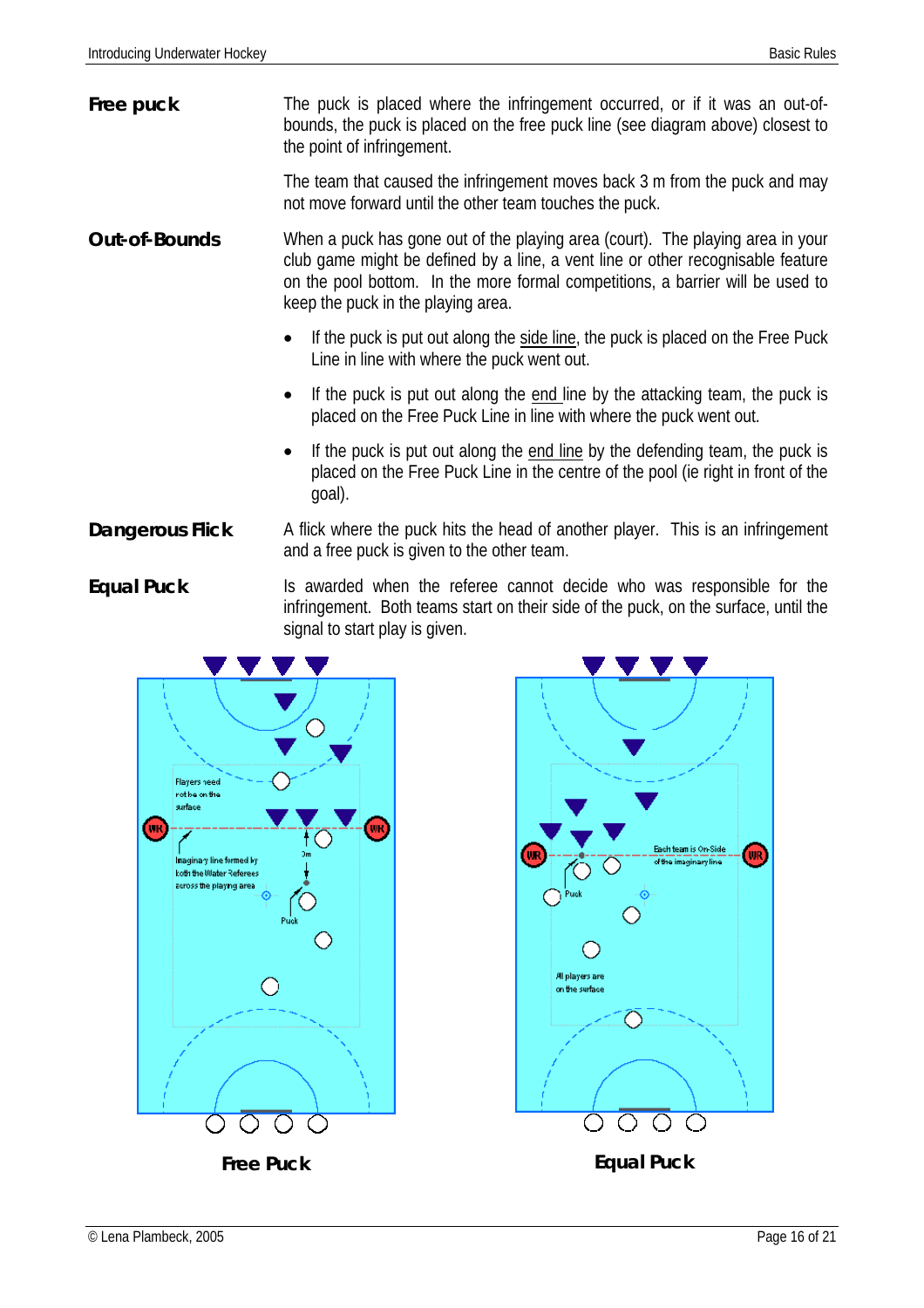## **Training For Underwater Hockey**

Like any sport, the only way to improve your game is to train. To perform well in underwater hockey it helps to have a basic fitness level. The fitter you are the easier and quicker you will learn new skills. When you have mastered the basic skills, you will be able to start focusing on the tactics that your team should adopt. Once your team has achieved that level, all that is remaining is a winning attitude to be successful.

When you start playing underwater hockey, however, your focus should be on your fitness and your skills. The following section will give you a few ideas about how underwater hockey players train and what activities that they do.



### *Fitness Training*

The best and most sport specific training that you can do is to do laps with fins and mask and snorkel. The swim sessions are similar in structure to normal swim sessions (like swimmers do), but you can add a lot more variety by including various underwater sets. You can also do your laps with or without a puck. It is a good idea to try and incorporate specific skills into the swim programs like duck dives and frog dives, turning underwater and flicking. Here are a few examples of training programs:

| Swim Session 1 (2.2km)                                                                                                 | Swim Session 2 (1.95km)                                                                                                                                        |  |
|------------------------------------------------------------------------------------------------------------------------|----------------------------------------------------------------------------------------------------------------------------------------------------------------|--|
| 500m warm-up freestyle                                                                                                 | 500m warm-up freestyle                                                                                                                                         |  |
| 10x50m "bouncing" (dive down at 45° angle, touch bottom swim<br>up at 45° angle, take one breath and dive down again)  | $20x50m$ 4 sets of:<br>1x50m bouncing                                                                                                                          |  |
| 5x50m freestyle                                                                                                        | 1x50m freestyle<br>1x50m flutter kick (legs only)                                                                                                              |  |
| 5x50m flutter kick (legs only)                                                                                         | 1x50m 1/4 top, 1/4 bottom, 1/4 top, 1/4 bottom                                                                                                                 |  |
| 5x50m ¼ top, ¼ bottom, ¼ top, ¼ bottom (ie12.5m freestyle,<br>12.5m underwater, 12.5m freestyle, 12.5m underwater)     | 1x50m freestyle<br>10x12.5m drop down, swim 6kicks turn underwater swim back.<br>Can use puck.<br>5x25m underwater (take a breath at 12.5m if needed). Can use |  |
| 5x25m drop down (frog dive) swim 6kicks, up for one breath and<br>drop down again, swim for 6 kicks etc. Can use puck. |                                                                                                                                                                |  |
| 5x25m underwater (take a breath at 12.5m if needed). Can use<br>puck.                                                  | puck.<br>200m cool down                                                                                                                                        |  |
| 200m cool down                                                                                                         |                                                                                                                                                                |  |

### *Skills Training*

You can incorporate skills into your swim sessions, but there are some skill exercises that require you to be stationary and if you are in the swimmers' lanes, you might get in the way of the other swimmers. Find a quiet corner of the pool and practice the following:

Basic puck skills, see page 8-12.

### *Team Tactics Training*

Although you might not get an opportunity to practice team tactics during your regular club nights, here are a few examples of some drills for team tactics:

3 on 2's (3 attackers vs 2 defenders)

2 on 1's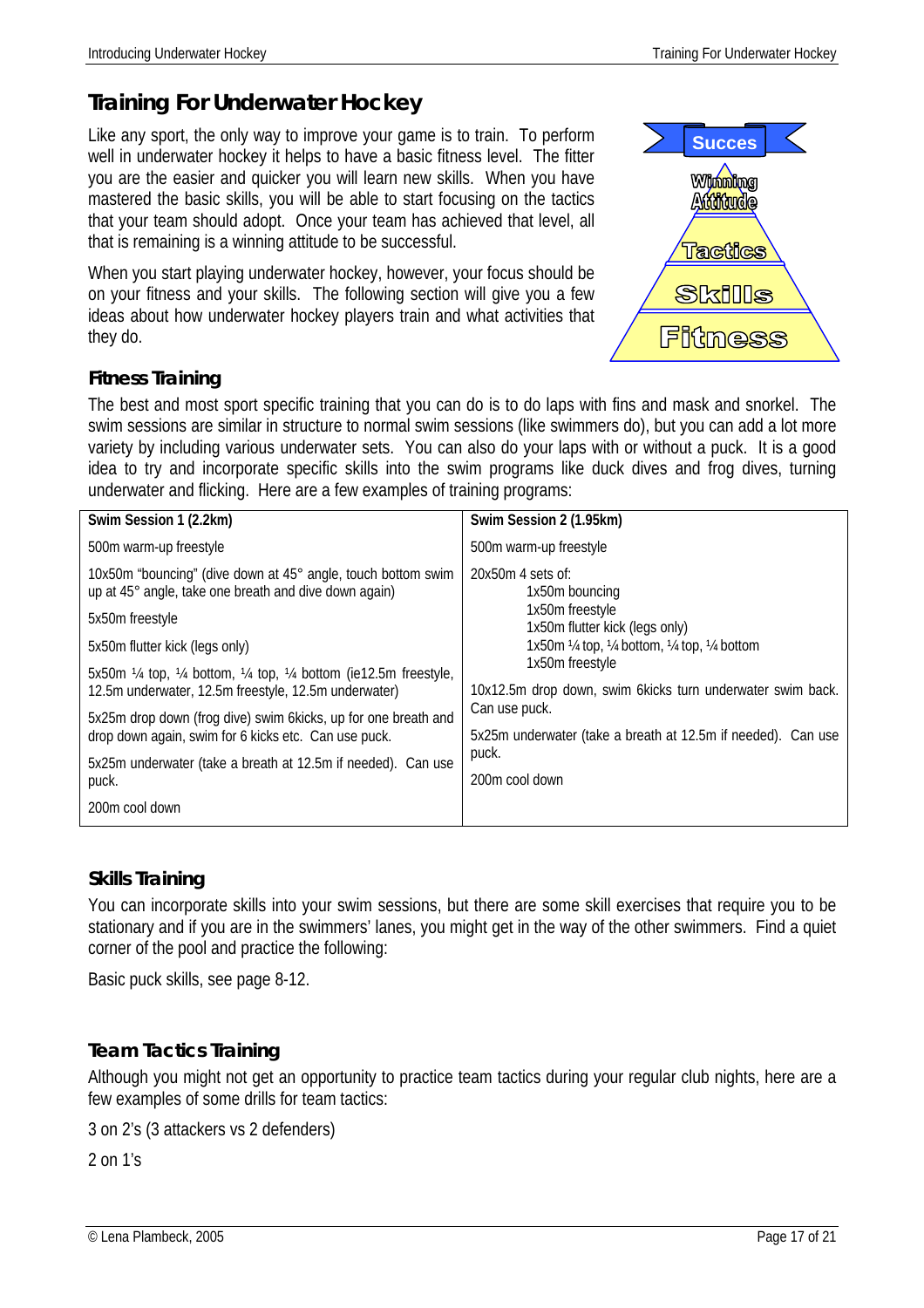## **Stretching for Underwater Hockey**

Stretching is important in all sports for increasing flexibility and injury prevention. Below are some basic stretches for you. In time, you will learn which stretches are important to you.

The general recommendation is to stretch to the point of tension, not pain. Perform two to three repetitions of each stretch for a duration of 10 seconds; or one repetition of each stretch for 30 seconds.

Within a workout session, gently stretch after a light warm-up, keeping your main stretching session for after the main part of your workout. At this stage your tissue temperatures are highest, making stretching both safer and more productive.

| Anterior ankle and instep                                                                                                                                                                            |  |
|------------------------------------------------------------------------------------------------------------------------------------------------------------------------------------------------------|--|
| Kneel with your shins and instep elevated by a folded towel and your toes<br>pointing backwards.                                                                                                     |  |
| Exhale and sit on the top of your heels (if you can).                                                                                                                                                |  |
| Be sure your buttocks sit on top of your heels and not between your feet. The<br>later position is called 'W sitting' and is bad for the knees. Do not do this<br>stretch if you have knee problems. |  |
| Achilles tendon and posterior lower leg                                                                                                                                                              |  |
| Lean forward against a wall with one leg bent and the other leg straight with<br>the heel raised.                                                                                                    |  |
| Exhale, bend your arms, lean towards the wall, and slowly shift your weight<br>forward while attempting to press your rear heel to the floor.                                                        |  |
| This stretch also effectively stretches the tissues behind the knee.                                                                                                                                 |  |
| <b>Hamstrings</b>                                                                                                                                                                                    |  |
| Sit on the floor with one leg straight and the other bent at the knee with the<br>heel touching the inside of the opposite thigh.                                                                    |  |
| Exhale, keep the extended leg straight, and lower your upper torso onto your<br>thigh.                                                                                                               |  |
| <b>Adductors</b>                                                                                                                                                                                     |  |
| Sit on the floor, your legs flexed and spread, and your heels touching each<br>other.                                                                                                                |  |
| Grasp your feet or ankles and pull them as close to your groin as possible.                                                                                                                          |  |
| Exhale and lean forward from the hips. Keep your back straight and attempt to<br>lower your chest to the floor.                                                                                      |  |
| Quadriceps                                                                                                                                                                                           |  |
| Kneel with your knees together, buttocks on the floor, heels by the sides of<br>your thighs, and toes pointing backwards.                                                                            |  |
| Exhale and lean backward without letting your feet flare out to the sides.                                                                                                                           |  |
| Do not arch your back. Instead, contract your gluteals and rotate your pelvis<br>backward. Do not allow your knees to rise off the floor or spread apart.                                            |  |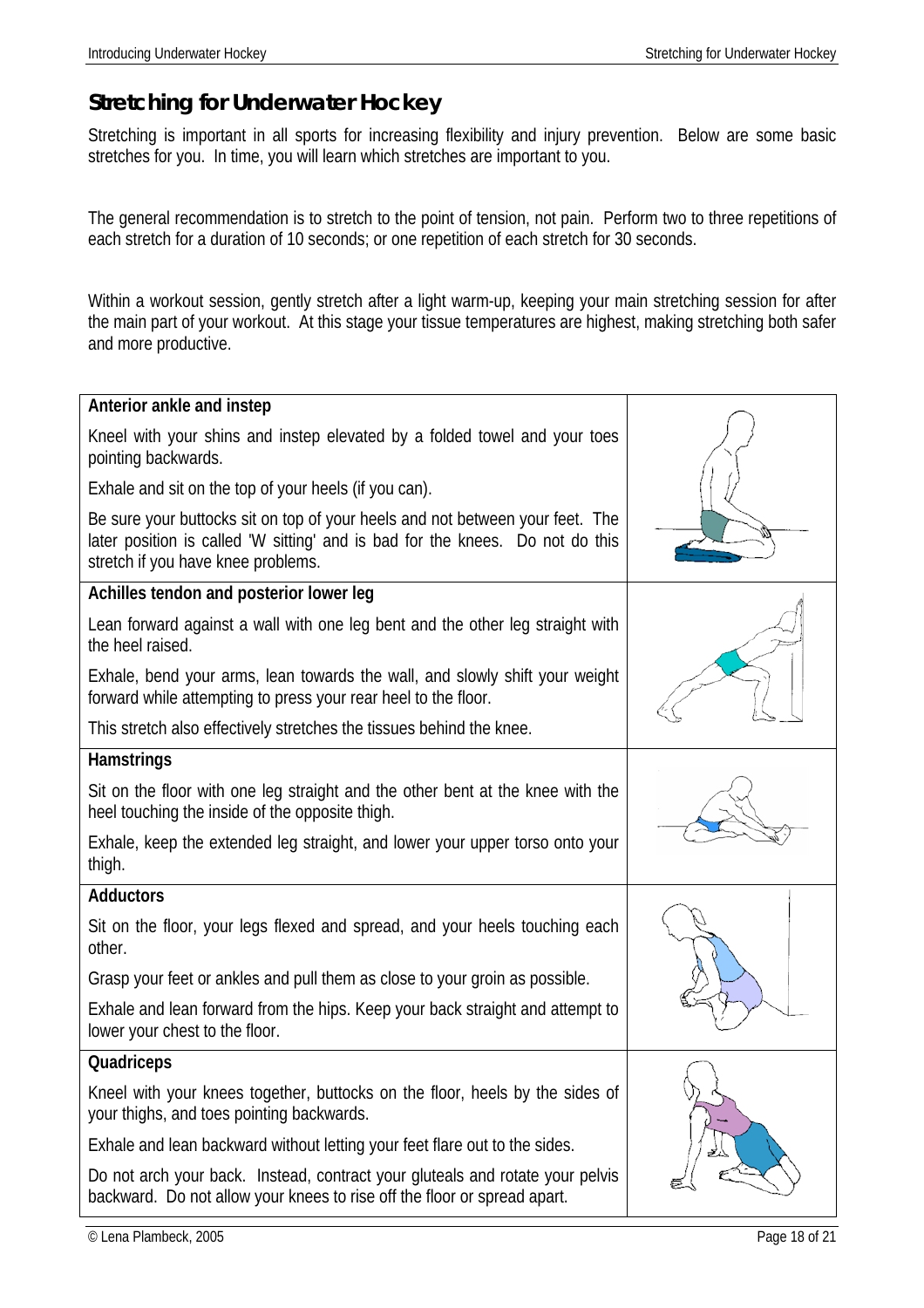| Hips and gluteals                                                                                                                                                                                                                                                                                                 |                    |
|-------------------------------------------------------------------------------------------------------------------------------------------------------------------------------------------------------------------------------------------------------------------------------------------------------------------|--------------------|
| Sit on the floor and flex your left knee so that your left foot points to your right.                                                                                                                                                                                                                             |                    |
| Cross your right leg over your left leg and place your right foot flat on the floor.                                                                                                                                                                                                                              |                    |
| Exhale, bend your upper torso forward, and place your head on your bottom<br>knee.                                                                                                                                                                                                                                |                    |
| <b>Posterior neck</b>                                                                                                                                                                                                                                                                                             |                    |
| Stand of sit and interlock your hands behind your head near the crown.                                                                                                                                                                                                                                            |                    |
| Exhale, pull your head forward and allow your chin to rest on your chest.<br>Keep your shoulders depressed during this stretch.                                                                                                                                                                                   |                    |
| Shoulder external rotators                                                                                                                                                                                                                                                                                        |                    |
| Sit or stand, flex your right arm, and raise your elbow to chest height.                                                                                                                                                                                                                                          |                    |
| Flex and raise your left arm so its elbow can support your right elbow and<br>intertwine your forearms so your left hand grasps your right wrist.                                                                                                                                                                 |                    |
| Exhale and pull your wrist outward and downward.                                                                                                                                                                                                                                                                  |                    |
| <b>Triceps</b>                                                                                                                                                                                                                                                                                                    |                    |
| Sit or stand with one arm behind your lower back and as far up on your back<br>as possible.                                                                                                                                                                                                                       |                    |
| Lift your other arm overhead, while holding a towel, and flex your elbow.                                                                                                                                                                                                                                         |                    |
| Grasp the towel with your lower hand and inhale as you pull your hands<br>toward each other.                                                                                                                                                                                                                      |                    |
| As your flexibility improves, forget the towel, and instead try to interlock your<br>fingers.                                                                                                                                                                                                                     |                    |
| <b>Wrists</b>                                                                                                                                                                                                                                                                                                     |                    |
| Rotate your wrist in a circular motion, but also in a flicking motion. With your<br>left hand, grab your right palm and straighten your right arm, thus stretch the<br>inside tendons of your arm and wrist. Do the stretch the other way so that the<br>outside tendons and muscles are stretched. Change hands. | No picture, sorry. |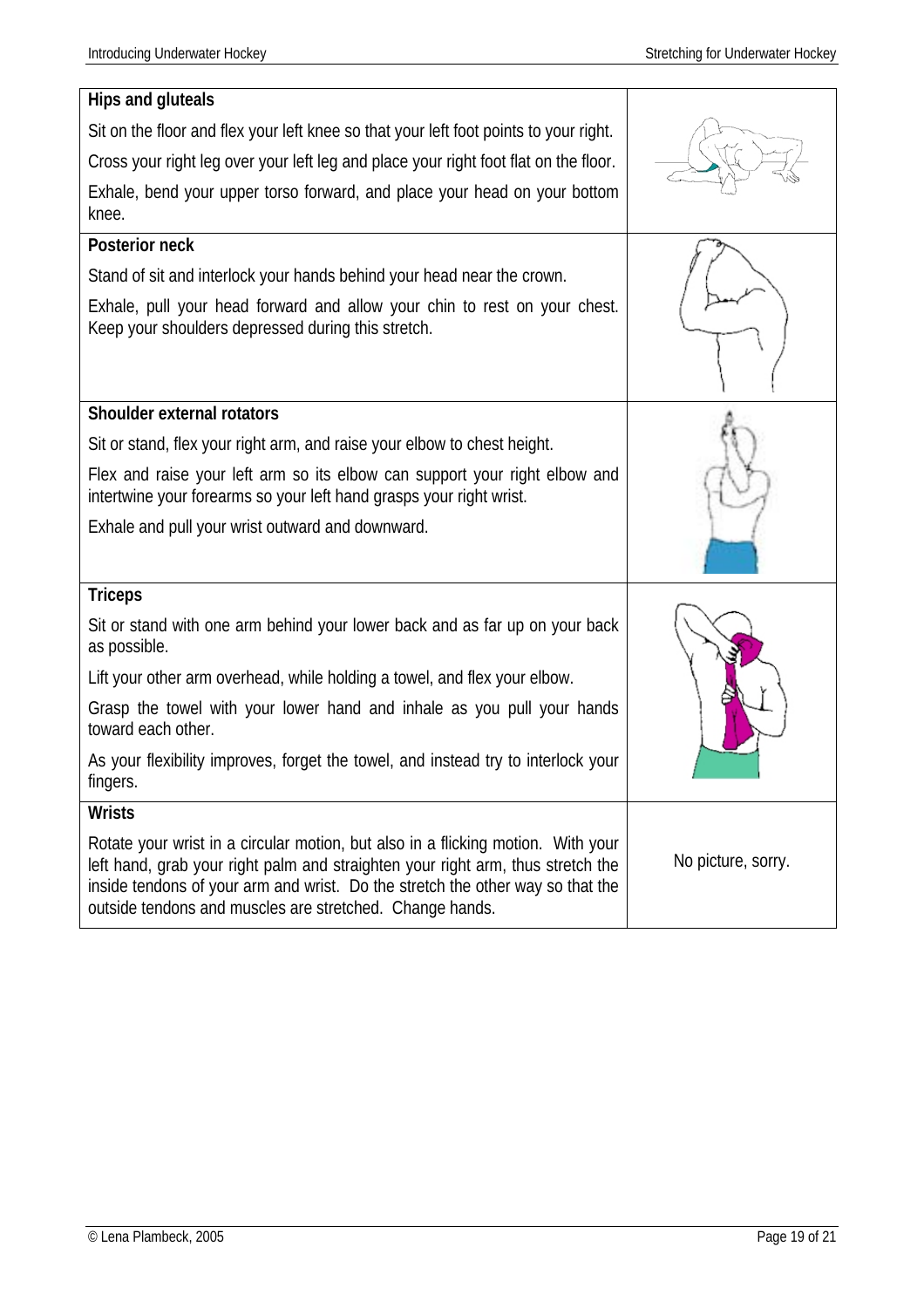## **Common Terms used in Underwater Hockey**

Back Term used for the three positions of Left Half Back, Full Back and Right Half Back. The Backs' most important task is to support the forwards in attack. Back rotation Term used to describe the way a Half Back and a Full Back (or sometimes all three) will support each other by rotating back behind the other after they have been beaten. Black puck Called when the white team has caused an infringement (either fouled or put the puck out-ofbounds). The black team then has a Free puck. Curl A movement involving turning with the puck. Is used to change direction or to pass back to a Back. Dangerous flick A flick where the puck hits the head of another player. This is an infringement and a free puck is given to the other team. Dolphin kick A style of kicking where both legs are kept together as in butterfly swimming. Equal puck Is awarded when the referee cannot decide who was responsible for the infringement. Both teams start on their side of the puck, on the surface, until the signal to start play is given. Flick Term used for advancing the puck forward by using a snapping action of the wrist. The puck will lift off the bottom and spin in a vertical position. Flutter kick The style of kicking as used in freestyle swimming. Forward Term used for the three positions of Left Wing, Striker and Right Wing. The forwards' main aim is to make as much ground as possible and then to pass to a team mate (keep possession). Free puck When a team infringes or puts the puck out of the court, a free puck is called. The team that caused the infringement must move back 3 m from the puck. Full Back See *Back*. Goal A goal is deemed when the puck enters fully within the goal space in the goal tray. It is NOT a goal when the puck goes over the tray. Half Back See *Back*. Out-of-Bounds Term used to call when a puck has gone out of the playing area (court). The playing area in your club game might be defined by a line, a vent line or other recognisable feature on the pool bottom. In the more formal competitions, a barrier will be used to keep the puck in the playing area. Stick Bat or pusher Strike The start of play, where both teams must have one hand on the wall until the signal is given. Striker The forward that "takes the strike" at the start of play. See also *Forward*. Subs Abbreviation for substitutes. A team will have six players in the water and allowed a maximum of 4 substitutes, who must be fully out of the water. White puck Called when the black team has caused an infringement (either fouled or put the puck out-ofbounds). The white team then has a Free puck. Winger See *Forward*.